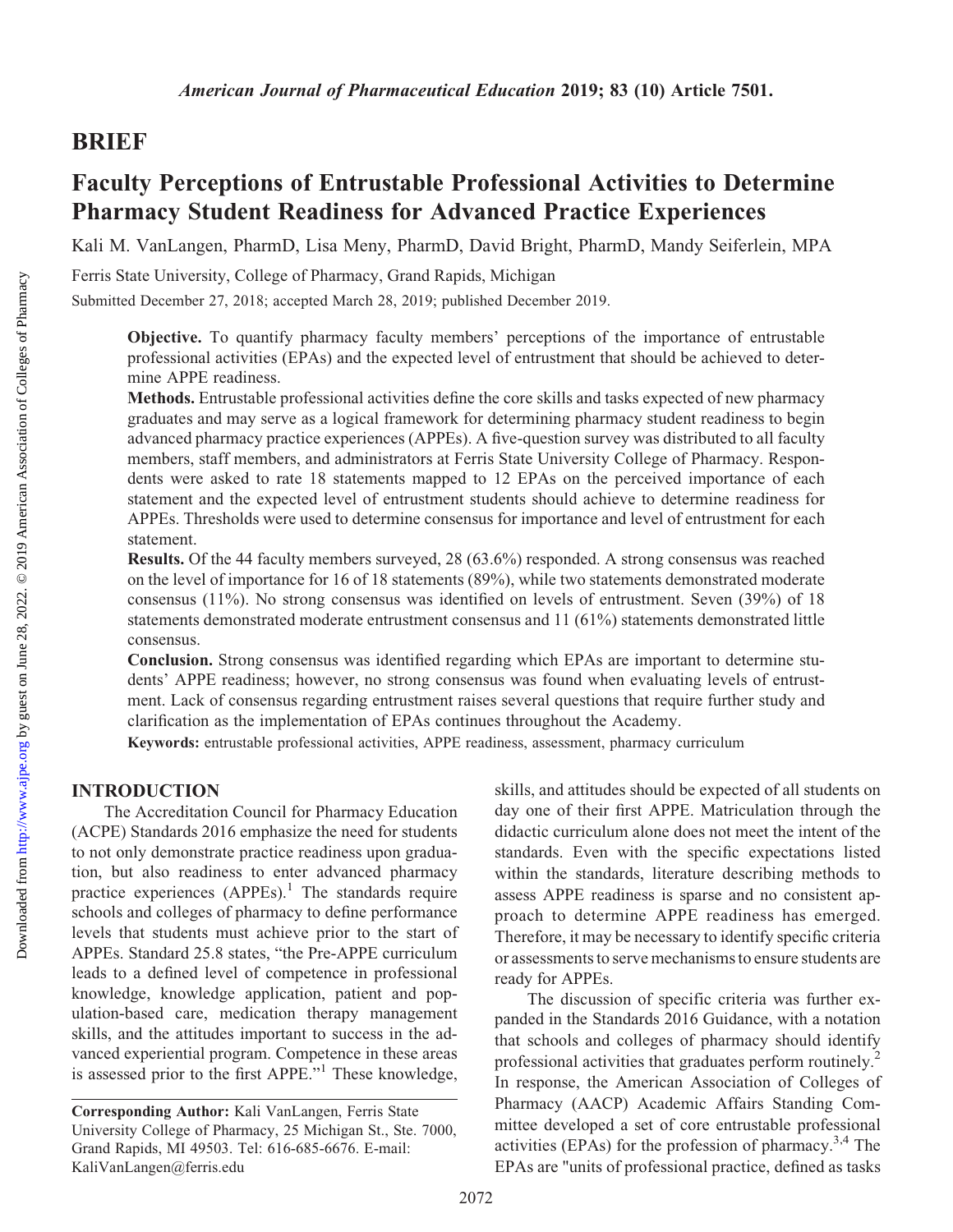or responsibilities that trainees are entrusted to perform unsupervised once they have attained sufficient specific competence."4 While the Center for Advancement of Pharmaceutical Education (CAPE) 2013 Educational Outcomes<sup>5</sup> and Standards  $2016<sup>1</sup>$  encompass the individual components of EPAs, the explicit EPA statements articulate the professional activities of practicing pharmacists. Therefore, EPAs create a framework to define practice readiness.

If EPAs are an appropriate framework for assessing practice readiness, backward curriculum design justifies the consideration of EPAs as a framework for assessing APPE readiness.<sup>6</sup> The EPA framework establishes both specific skills and tasks, as well as a scale for the expected level of entrustment. The levels of entrustment (Table 1) range from solely observing (Level I) to supervising more junior colleagues (Level V). Literature suggests that upon graduation, students should be capable of performing skills and tasks with reactive supervision (Level III) at minimum.<sup>3</sup>

By working from the desired product of the PharmD curriculum, ie, a practice-ready pharmacist, a determination should be made as to where students need to be prior to APPEs in order to be on track to achieve these competencies.7 To our knowledge, there has not been a nationwide assessment as to whether EPAs have been uniformly accepted, or whether modifications (ie, adding or deleting EPA statements) when adopting the Core EPAs are common. Anecdotally, evidence exists that there may be a lack of uniformity across different schools of pharmacy with regards to the process of EPA implementation and integration.

We recognized that there are two constructs that needed to be considered when evaluating the use of EPAs for APPE readiness: the level of importance of the EPA in determining APPE readiness and the level of entrustment that the student should possess. The purpose of this paper is to quantify faculty perceptions of EPA importance and

the expected level of entrustment that should be achieved to determine readiness to enter APPEs.

### **METHODS**

A link to an online survey developed in QuestionPro (QuestionPro, Inc, San Francisco, CA), was distributed to the Ferris State University College of Pharmacy (FSU) faculty, staff, and administrators via email in August 2017, with a corresponding announcement made during a monthly college-wide meeting. A follow-up reminder was sent one week after the initial survey request to encourage participation. The survey was open for two weeks.

To assist with orienting survey respondents to various terms within the survey, definitions were provided. The term "APPE-ready" was described as, "students being ready to enter advanced pharmacy practice experiences (Block A)." "Block A" is the first scheduled APPE following completion of the didactic curriculum. "Practice-ready" was described as, "being ready to provide entry-level direct patient care in a variety of healthcare settings." Levels of entrustment were also defined (Table 1). Additionally, FSU has adopted the Core EPAs as published, with the addition of a 16th EPA related to development of leadership skills.<sup>4</sup> Pharmacy schools are not required to use the Core EPAs verbatim, which offers the opportunity for schools to customize EPA offerings to their needs.<sup>8</sup> For uniformity with others that have adopted the Core EPAs as proposed, the scope of this paper was limited to the 15 Core EPAs.

A five-question survey was developed that included 18 unique statements that were adapted from Riskin and colleagues.<sup>9</sup> These statements were selected as key examples of supporting tasks of the Core EPAs. Additionally, they provided greater context for professionalism and communication, which are foundational to the Core EPAs. The first question instructed respondents to rate how important they believed each of the 18 core

Table 1. Descriptions of Levels of Entrustment for Core Entrustable Professional Activities

| Level                                 | <b>Description</b>                                                                                                   |  |  |
|---------------------------------------|----------------------------------------------------------------------------------------------------------------------|--|--|
| Level $I -$ Observes only             | Learner observes only.                                                                                               |  |  |
| Level $II$ – Direct supervision       | Learner performs task with direct supervision and frequent<br>feedback or correction.                                |  |  |
| Level $III$ – Reactive supervision    | Learner performs task with reactive supervision. Student is<br>self-directed and seeks guidance PRN.                 |  |  |
| Level $IV$ – Intermittent supervision | Learner performs task independently with post hoc<br>supervision                                                     |  |  |
| Level $V -$ General direction         | Learner has mastered the task. Student supervises and is<br>qualified to give meaningful feedback to other learners. |  |  |
|                                       |                                                                                                                      |  |  |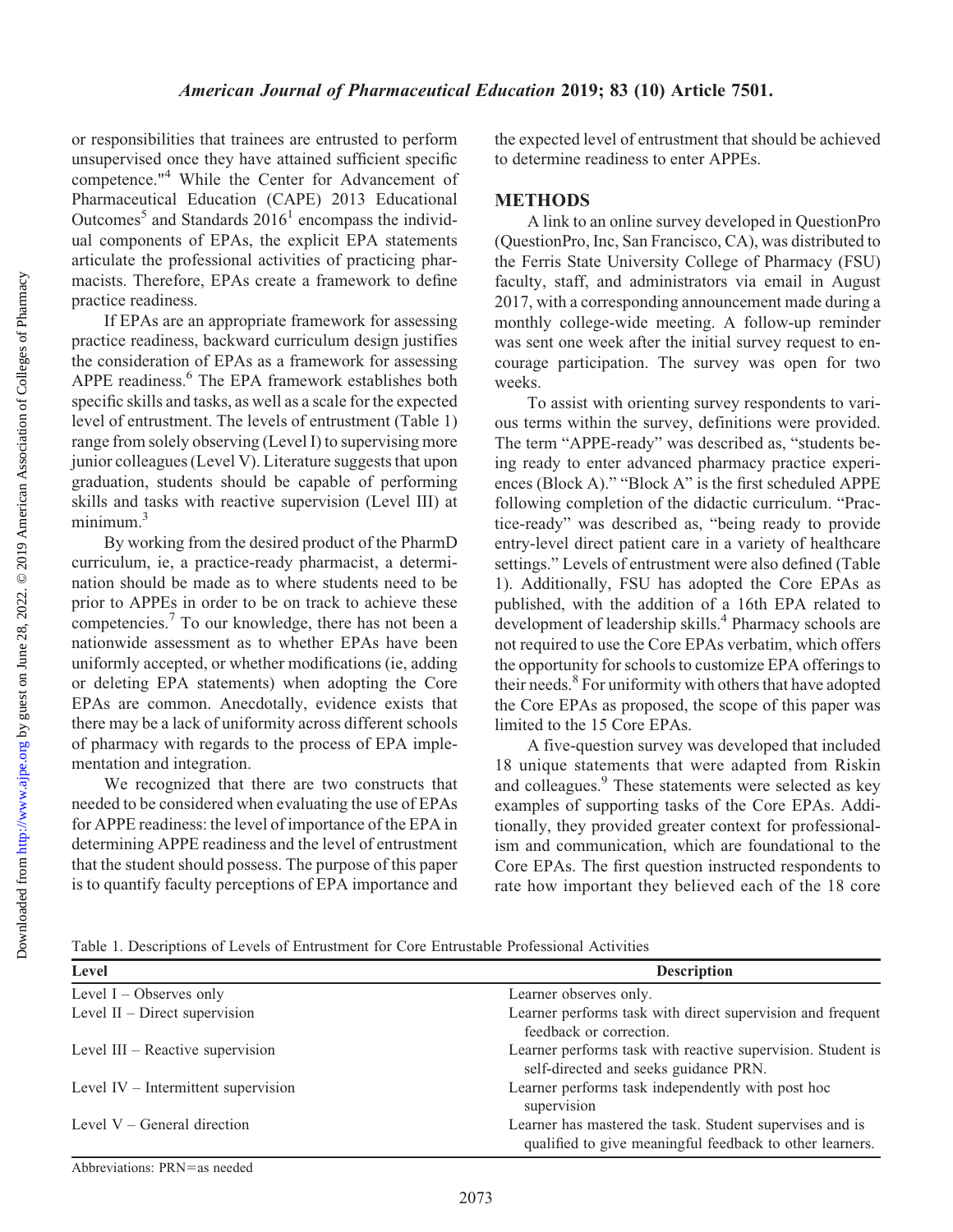pharmacist task statements were in determining whether a student was ready to enter APPEs; in other words, the degree to which they believed each statement was relevant for determining APPE readiness. Respondents selected their perceived level of importance of each statement from a four-point Likert-type scale, although they could select a fifth option of "unable to rate," and responses were not required. When applicable, each of the 18 statements were mapped to the appropriate EPA and resulted in the mapping of 12 EPAs because they are taught and summatively assessed in the pre-APPE curriculum; the remaining three EPAs (EPA numbers 5, 12, 13) are taught throughout P1-P4 years, but are only summatively assessed during APPEs (Table 2). As the survey was intended to measure the opinion, beliefs, and attitudes of the respondents, Likert-type scaling was deemed an appropriate item format.<sup>10</sup>

The second question used the same 18 statements and asked faculty members to rate the level of entrustment they expected a student to have before beginning APPEs. The response options were the five levels of entrustment (represented in a Likert-type scale), along with an additional option of "not applicable" (Table 1). The

remaining three questions were directed at internal qualityimprovement issues and lacked external applicability. Therefore, this study focused only on the results of the first two questions, ie, importance and entrustment.

The FSU uses a consistent threshold approach to present assessment and related data to the faculty. To be consistent with this approach for the benefit of faculty engagement with the data, consensus thresholds were established to describe the level of importance and level of entrustment (Table 3). For the purposes of summarizing the data collected for each statement, the top two Likert-type scale responses (very important and moderately important) were collapsed and the bottom two Likert-type scale responses (slightly important and not important) were collapsed to create a dichotomous view of the results. Collapsing the Likert-type scale responses into a dichotomous measure allowed for a simplified comparison of respondent beliefs about each statement as a measure of APPE readiness. Specifically, they either believed it was important or they believed it was of little or no importance. This method of collapsing the Likerttype scale responses according to directionality is supported for purposes of interpretation of results and is

Table 2. FSU Entrustable Professional Activity Summative Assessment Curriculum Map

|                                                                              | <b>Professional Year</b> |                |                |                |  |
|------------------------------------------------------------------------------|--------------------------|----------------|----------------|----------------|--|
| <b>Entrustable Professional Activity</b>                                     | <b>P1</b>                | P <sub>2</sub> | P <sub>3</sub> | P <sub>4</sub> |  |
| EPA 1: Collect information to identify a patient's medication related        | X                        | X              | X              | X              |  |
| problems and health-related needs.                                           |                          |                |                |                |  |
| EPA 2: Analyze information to determine the effects of medication            |                          | X              | X              | X              |  |
| therapy, identify medication-related problems, and prioritize health-        |                          |                |                |                |  |
| related needs (including immunizations).                                     |                          |                |                |                |  |
| EPA 3: Establish patient-centered goals and create a care plan for a patient | X                        | X              | X              | X              |  |
| in collaboration with the patient, caregiver(s), and other health            |                          |                |                |                |  |
| professionals that is evidence-based and cost-effective.                     |                          |                |                |                |  |
| EPA 4: Implement a care plan in collaboration with the patient, caregivers,  |                          | X              | X              | X              |  |
| and other health professionals.                                              |                          |                |                |                |  |
| EPA 5: Follow-up and monitor a care plan.                                    |                          |                |                | X              |  |
| EPA 6: Collaborate as a member of an interprofessional team.                 |                          | X              | X              | X              |  |
| EPA 7: Identify patients at risk for prevalent diseases in a population.     | X                        | $\mathbf X$    | $\mathbf X$    | $\mathbf X$    |  |
| EPA 8: Minimize adverse events and medication errors.                        |                          | $\mathbf X$    |                | $\mathbf X$    |  |
| EPA 9: Maximize the appropriate use of medications in a population.          |                          | $\mathbf X$    |                | $\mathbf X$    |  |
| EPA 10: Ensure that patients have been immunized against vaccine-            | X                        | $\mathbf X$    | X              | X              |  |
| preventable diseases                                                         |                          |                |                |                |  |
| EPA 11: Educate patients and professional colleagues regarding the           | X                        | X              | X              | X              |  |
| appropriate use of medications.                                              |                          |                |                |                |  |
| EPA 12: Use evidence-based information to advance patient care.              |                          |                |                | $\mathbf X$    |  |
| EPA 13: Oversee the pharmacy operations for an assigned work shift.          |                          |                |                | $\mathbf X$    |  |
| EPA 14: Fulfill a medication order.                                          | X                        | X              | X              | X              |  |
| EPA 15: Create a written plan for continuous professional development.       | $\mathbf X$              | $\mathbf X$    | $\mathbf X$    | $\mathbf X$    |  |
| EPA 16: Lead a project, organization, team or event.                         | $\mathbf X$              | $\mathbf X$    | $\mathbf X$    | $\mathbf X$    |  |

Abbreviations: EPA= Entrustable Professional Activity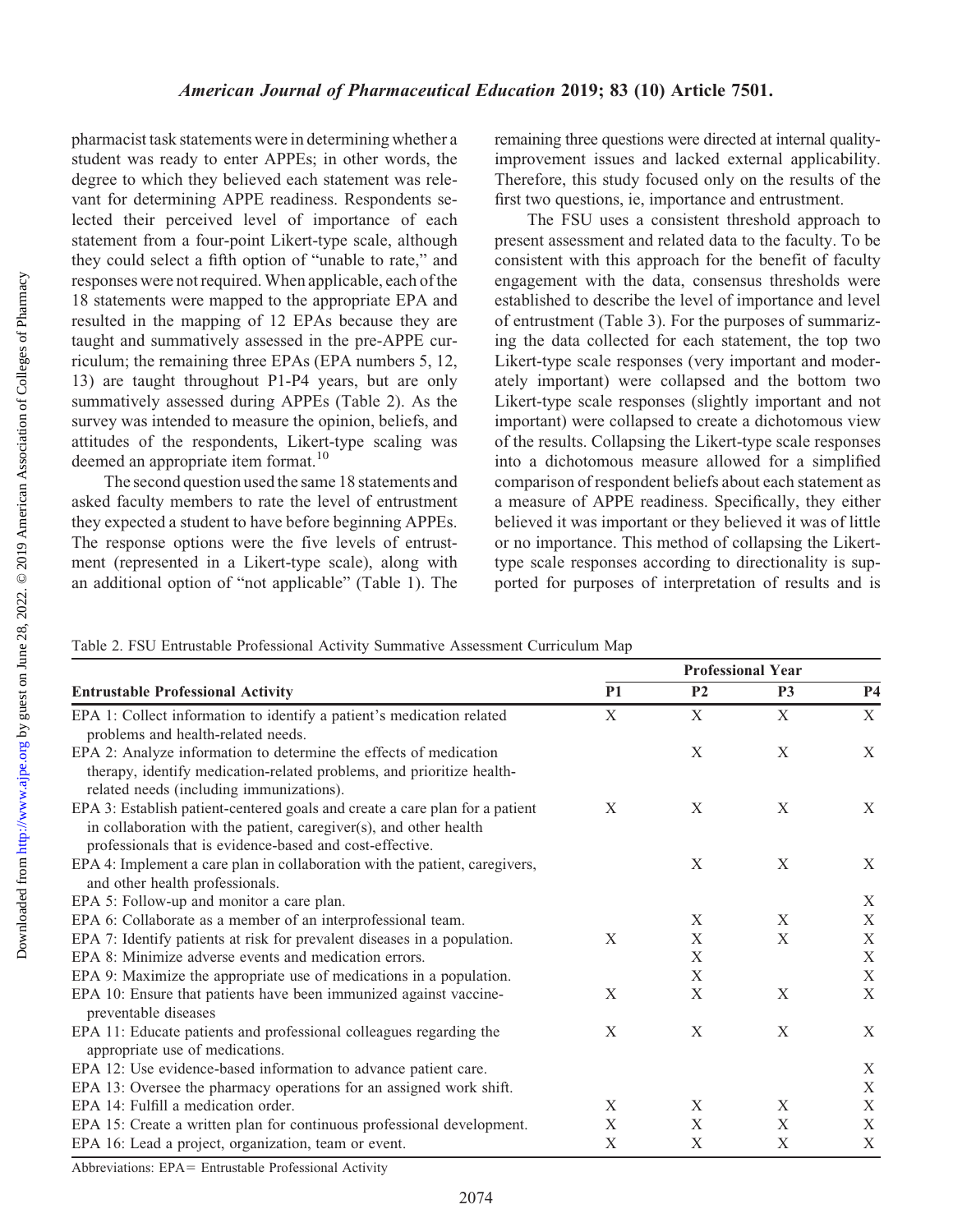Downloaded from

generally accepted to have little, if any, impact on the validity or reliability of the findings. $11$  Threshold criteria described in Table 3 were then applied to these dichotomous results to arrive at the overall consensus among the respondents on the level of importance for each statement (strong consensus, moderate consensus, little consensus). Additionally, a rank order was produced by ordering the percentage score of "very important/moderately important" for each statement. Percentage score ties were ranked by giving a higher ranking to the statement with a higher number of "very important" ratings relative to "moderately important" ratings. The Ferris State University Institutional Review Board (IRB) determined that this research did not meet the federal definition of human subjects research and was therefore deemed exempt.

#### **RESULTS**

Forty-four faculty members were invited to participate in the survey, of which 28 elected to participate (63.6%). Although the survey was administered to all faculty members, staff members, and administrators, a low response rate from administrators  $(n=1)$  and staff members  $(n=0)$  prompted the decision to eliminate the one administrator's response from the data set and solely report the faculty responses. The majority of respondents were PharmD/practice faculty members (78.6% of all respondents,  $n=22$ ), followed by PhD/science faculty members (21.4% of all respondents,  $n=6$ ). The majority of respondents (55.17%) reported teaching primarily in the third professional year of the program, followed by 27.6% in the first professional year, and 13.8% in the second professional year. In terms of educational training, 89.3% ( $n=25$ ) of respondents were licensed pharmacists. Of these,  $88\%$  (n=22) had earned a PharmD and  $12\%$  $(n=3)$  had earned a BS in pharmacy. Faculty respondents who precepted direct patient care APPEs practiced in the following areas: inpatient medicine  $(41.2\%, n=7)$ , ambulatory medicine  $(35.3\%, n=6)$ , both inpatient and

ambulatory medicine (5.9%,  $n=1$ ), and electives (17.6%,  $n=3$ ). For each of the 18 statements describing core pharmacist tasks to determine APPE readiness, respondents were asked to rate the two major constructs of importance and entrustment. Respondents' reported levels of importance and entrustment were collected and thresholds for consensus levels applied to summarize the overall perceptions of the faculty.

Respondents were instructed to rate how important they believed each of the 18 core pharmacist task statements were in determining if a student was ready to enter APPEs. A ranking of the 18 statements according to the degree of consensus is included in Table 4. Overall, a strong consensus was reached on 16 of the 18 statements. Of the 16 strong consensus statements, six statements received zero responses of slightly important/not important, indicating that 100% of faculty members were in agreement that these items were most important. A moderate consensus was reached on two of the statements.

Conversely, of the 18 statements assessed for level of entrustment to enter APPEs, no strong consensus was ascertained. A moderate consensus was reached on seven of the statements, while little consensus was reached on the remaining 11 statements. The overall consensus results for levels of entrustment reported for each statement by the respondents is summarized in Table 5, along with the most frequently selected response. Of the 18 statements, 10 resulted in a median rating of a Level 3 entrustment. Additionally, 15 of the 18 statements spanned at least four of the five entrustment levels.

#### DISCUSSION

This paper describes a preliminary assessment of faculty perceptions of both importance and level of entrustment of EPAs as a metric to assess APPE readiness. Professional behaviors, including participation and preparation, ranked highest among faculty members. This

Table 3. Pre-Determined Consensus Thresholds for Levels of Importance and Entrustment

|                    | <b>Level of Importance</b>                                                                                                      | Level of<br><b>Entrustment</b>            |
|--------------------|---------------------------------------------------------------------------------------------------------------------------------|-------------------------------------------|
| Strong consensus   | $\geq$ 75% agreement in the combination of either<br>slightly important/not important or<br>moderately important/very important | $\geq$ 75% agreement in any one level     |
| Moderate consensus | 50%-74.9% agreement in the combination of<br>either slightly important/not important or<br>moderately important/very important  | 50%-74.9% agreement in any single level   |
| Little consensus   | $<50\%$ agreement in the combination of either<br>slightly important/not important or<br>moderately important/very important    | $\leq 50\%$ agreement in any single level |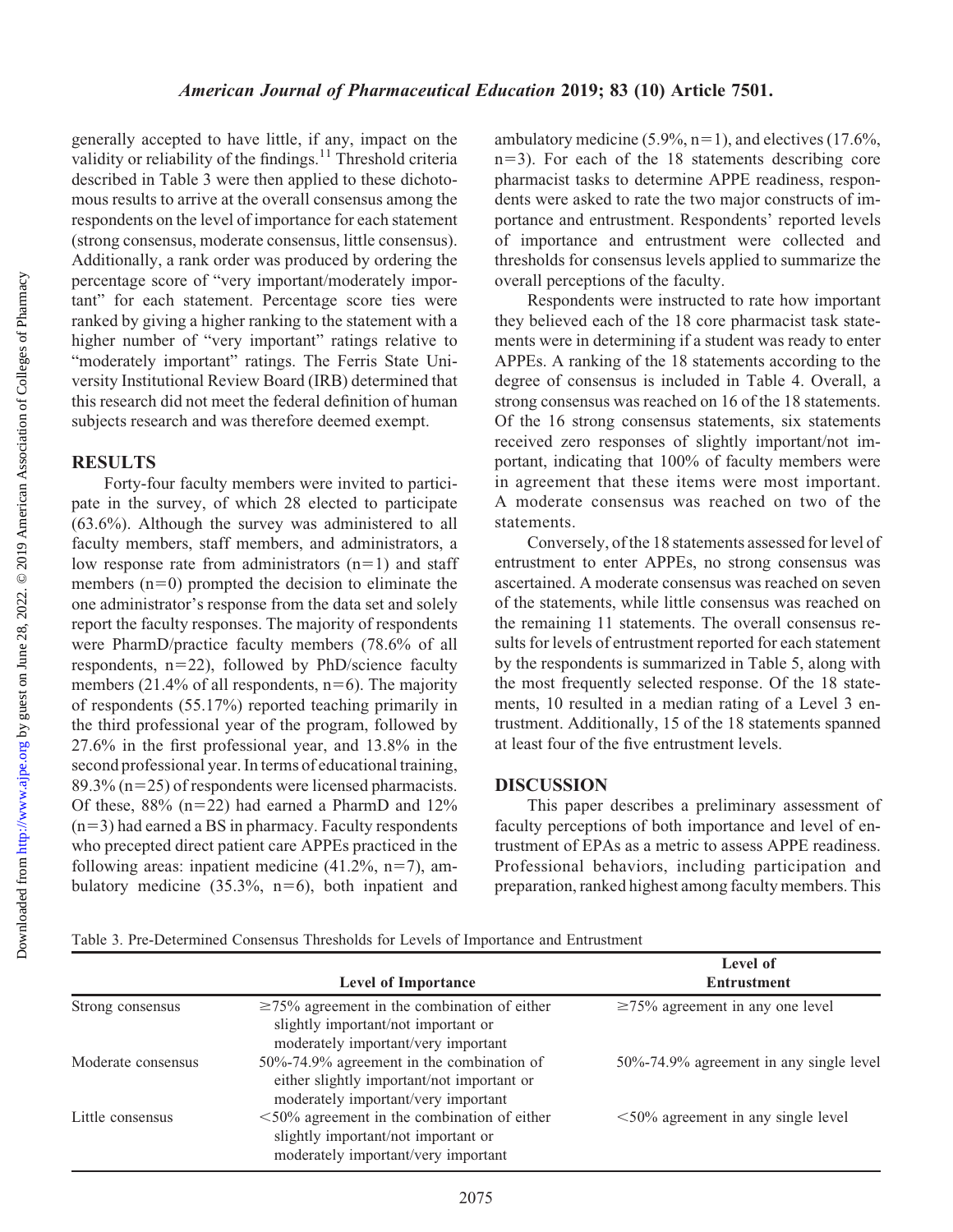#### American Journal of Pharmaceutical Education 2019; 83 (10) Article 7501.

|                                                                                                                                                                            | Importance       | Importance           |
|----------------------------------------------------------------------------------------------------------------------------------------------------------------------------|------------------|----------------------|
| <b>Statement (EPA)</b>                                                                                                                                                     | <b>Consensus</b> | Ranking <sup>a</sup> |
| Demonstrate utmost professional behavior, including participation and<br>preparation                                                                                       | Strong           |                      |
| Utilize proper verbal communication skills with the healthcare team to<br>communicate therapeutic recommendations in a clear and organized<br>manner (EPA $4 &$ EPA $11$ ) | Strong           | 2                    |
| Provide counseling to patients on commonly used medications<br>(EPA 4 & EPA 11)                                                                                            | Strong           | 3                    |
| Perform common pharmacy calculations for dosing and dose-adjustments.<br>(EPA 14)                                                                                          | Strong           | 4                    |
| Obtain pertinent subjective and objective health history information from a<br>patient (EPA 1)                                                                             | Strong           | 5                    |
| Conduct a thorough medication history (EPA 1)                                                                                                                              | Strong           | 6                    |
| Collaborate as a member of an interprofessional team (EPA 6)                                                                                                               | Strong           | $\tau$               |
| Obtain pertinent subjective and objective health history information from a<br>patient chart (EPA 1)                                                                       | Strong           | 8                    |
| Identify, manage and resolve pertinent drug interactions (EPA 14)                                                                                                          | Strong           | 9                    |
| Identify, manage and resolve medication errors (EPA 8)                                                                                                                     | Strong           | 10                   |
| Create a prioritized problem list for a patient case (EPA 2)                                                                                                               | Strong           | 11                   |
| Conduct appropriate self-assessment for continuous professional<br>development (EPA 15)                                                                                    | Strong           | 12                   |
| Develop a plan for each problem identified in a patient case, using<br>evidence-based medicine (EPA 3)                                                                     | Strong           | 13                   |
| Demonstrate the ability to dose and adjust medications as indicated<br>(EPA 2)                                                                                             | Strong           | 14                   |
| Provide written documentation that is concise and clearly conveys message<br>to the audience (EPA 3)                                                                       | Strong           | 15                   |
| Ensure that patients have been immunized against vaccine-preventable<br>diseases (EPA 10)                                                                                  | Strong           | 16                   |
| Maximize the appropriate use of medications in a population (EPA 9)                                                                                                        | Moderate         | 17                   |
| Identify patients at risk for prevalent diseases in a population (EPA 7)                                                                                                   | Moderate         | 18                   |

| Table 4. Faculty Consensus Results and Rankings for Level of Importance for Entrustable Professional Activities |  |  |
|-----------------------------------------------------------------------------------------------------------------|--|--|
|                                                                                                                 |  |  |

<sup>a</sup> Importance ranking determined by ordering the percentage score of "very important/moderately important" for each statement. Percentage score ties were ranked according to the majority response between "very important" and "moderately important" for each statement with the tied score

supports the importance of these foundational behaviors necessary to establish trust and perform EPAs.<sup>7</sup> A strong consensus was observed regarding which EPAs are appropriate for assessing APPE readiness, signaling that selected EPAs could be a logical metric. Of note, faculty members felt that EPAs that directly applied to patient care were more important as a metric to assess APPE readiness, which supports the expectation of students providing patient care on their first day of APPEs. Overall, public health-focused EPAs were seen as less important by faculty respondents. These data parallel those reported in a validation study of EPAs for new pharmacy graduates.<sup>12</sup> We believe that APPEs may provide greater context for continued learning about public health concepts, therefore it may not be critical to achieving a strong level of entrustability for public health-focused EPAs as a criterion for APPE readiness.

Little consensus was observed on the level of entrustment that is appropriate for EPAs prior to APPEs as demonstrated by the vast majority of EPAs receiving responses in at least four levels of entrustment. This is illustrated by some faculty members responding that APPE students should be able to supervise others in selected EPAs, while others felt comfortable with students only observing the same tasks upon entering APPEs. This wide distribution was somewhat unexpected and sparked several questions. To address the issue of faculty expecting an entrustment Level IV or V prior to APPEs, it seemed appropriate to consider the end goal of APPE training from an EPA standpoint. Although the literature suggests a Level III entrustment for graduates upon graduation, the data provided in this study suggest that many faculty members are not in agreement.<sup>3</sup> In other words, we are still left asking the question: "What level of entrustment should we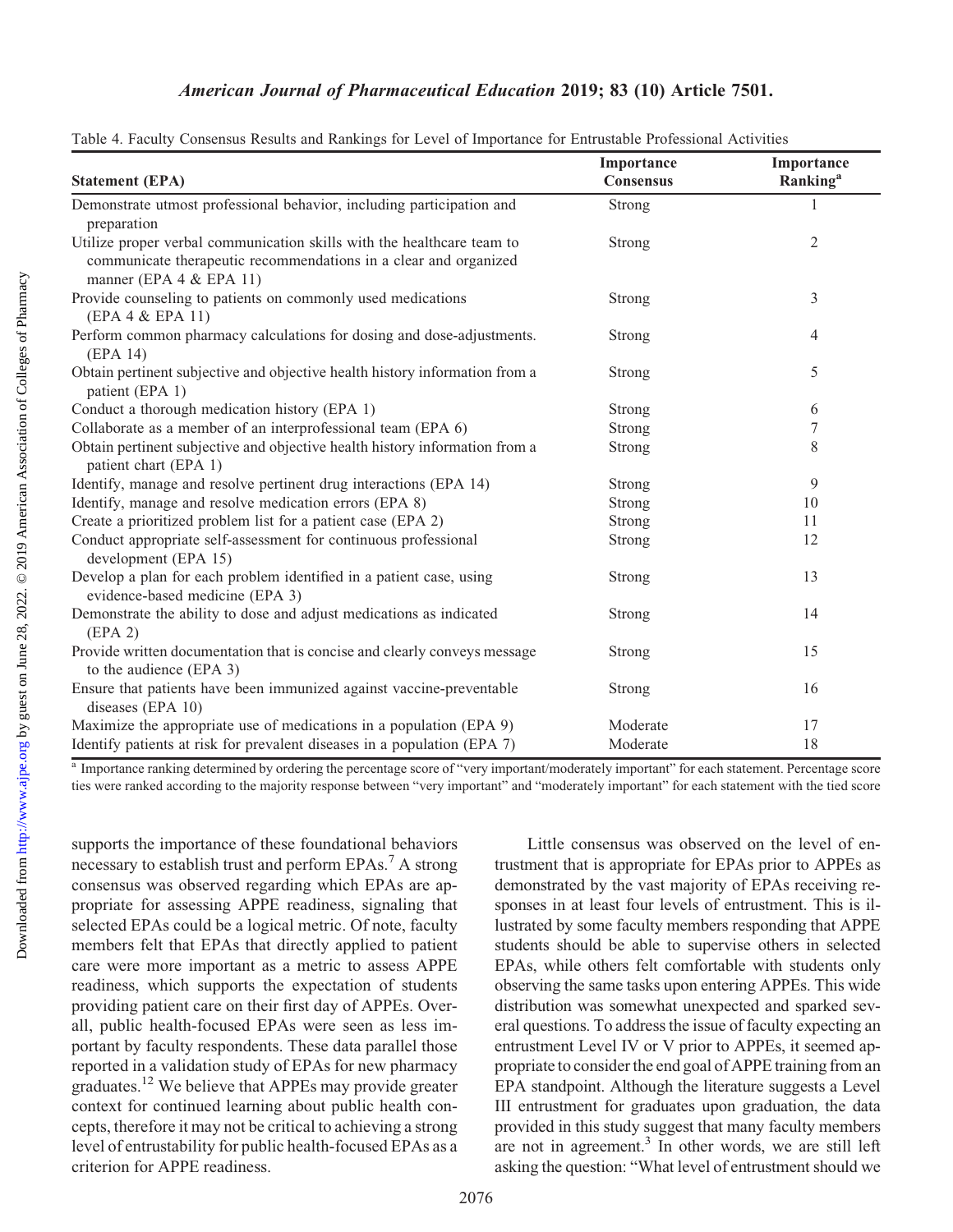#### American Journal of Pharmaceutical Education 2019; 83 (10) Article 7501.

|                                                                                                                                                                          | <b>Entrustment Level</b> |           |        |            |                  |                  |                    |
|--------------------------------------------------------------------------------------------------------------------------------------------------------------------------|--------------------------|-----------|--------|------------|------------------|------------------|--------------------|
|                                                                                                                                                                          |                          |           |        |            |                  | <b>Unable to</b> | <b>Entrustment</b> |
| Statement (EPA) <sup>a</sup>                                                                                                                                             | I(%)                     | $\Pi$ (%) | III(%) | IV $(\% )$ | $V(\%)$          | Rate $(\% )$     | Consensus          |
| Demonstrate utmost professional behavior,<br>including participation and preparation                                                                                     | $\boldsymbol{0}$         | 10.71     | 10.71  | 46.43      | 32.14            | $\boldsymbol{0}$ | Little             |
| Utilize proper verbal communication skills<br>with the healthcare team to communicate<br>therapeutic recommendations in a clear<br>and organized manner (EPA 4 & EPA 11) | $\boldsymbol{0}$         | 25        | 25     | 39.29      | 10.71            | $\boldsymbol{0}$ | Little             |
| Provide counseling to patients on commonly<br>used medications (EPA 4 & EPA 11)                                                                                          | $\boldsymbol{0}$         | 10.71     | 53.57  | 28.57      | 7.14             | $\boldsymbol{0}$ | Moderate           |
| Perform common pharmacy calculations for<br>dosing and dose-adjustments. (EPA 14)                                                                                        | $\boldsymbol{0}$         | 17.86     | 42.86  | 35.71      | 3.57             | $\boldsymbol{0}$ | Little             |
| Obtain pertinent subjective and objective<br>health history information from a patient<br>(EPA 1)                                                                        | 3.57                     | 14.29     | 67.86  | 14.29      | $\boldsymbol{0}$ | $\boldsymbol{0}$ | Moderate           |
| Conduct a thorough medication history<br>(EPA 1)                                                                                                                         | $\boldsymbol{0}$         | 32.14     | 53.57  | 10.71      | 3.57             | $\boldsymbol{0}$ | Moderate           |
| Collaborate as a member of an<br>interprofessional team (EPA 6)                                                                                                          | $\boldsymbol{0}$         | 17.86     | 35.71  | 39.29      | 7.14             | $\boldsymbol{0}$ | Little             |
| Obtain pertinent subjective and objective<br>health history information from a patient<br>chart (EPA 1)                                                                  | 3.57                     | 10.71     | 60.71  | 21.43      | 3.57             | $\boldsymbol{0}$ | Moderate           |
| Identify, manage and resolve pertinent drug<br>interactions (EPA 14)                                                                                                     | $\boldsymbol{0}$         | 32.14     | 50     | 17.86      | $\boldsymbol{0}$ | $\theta$         | Moderate           |
| Identify, manage and resolve medication<br>errors (EPA 8)                                                                                                                | 3.57                     | 46.43     | 42.86  | 7.14       | $\boldsymbol{0}$ | $\theta$         | Little             |
| Create a prioritized problem list for a patient<br>case (EPA 2)                                                                                                          | $\boldsymbol{0}$         | 28.57     | 42.86  | 28.57      | $\boldsymbol{0}$ | $\theta$         | Little             |
| Conduct appropriate self-assessment for<br>continuous professional development<br>(EPA 15)                                                                               | $\boldsymbol{0}$         | 10.71     | 32.14  | 46.43      | 10.71            | $\boldsymbol{0}$ | Little             |
| Develop a plan for each problem identified in<br>a patient case, using evidence-based<br>medicine (EPA 3)                                                                | $\boldsymbol{0}$         | 46.43     | 32.14  | 17.86      | 3.57             | $\boldsymbol{0}$ | Little             |
| Demonstrate the ability to dose and adjust<br>medications as indicated (EPA 2)                                                                                           | $\overline{0}$           | 42.86     | 35.71  | 21.43      | $\overline{0}$   | $\boldsymbol{0}$ | Little             |
| Provide written documentation that is<br>concise and clearly conveys message to<br>the audience (EPA 3)                                                                  | $\overline{0}$           | 25        | 46.43  | 21.43      | 7.14             | $\boldsymbol{0}$ | Little             |
| Ensure that patients have been immunized<br>against vaccine-preventable diseases<br>(EPA 10)                                                                             | $\overline{0}$           | 17.86     | 50     | 21.43      | 7.14             | 3.57             | Moderate           |
| Maximize the appropriate use of medications<br>in a population (EPA 9)                                                                                                   | 3.57                     | 50        | 28.57  | 17.86      | $\boldsymbol{0}$ | $\boldsymbol{0}$ | Moderate           |
| Identify patients at risk for prevalent diseases<br>in a population (EPA 7)                                                                                              | 3.57                     | 35.71     | 42.86  | 17.86      | $\boldsymbol{0}$ | $\boldsymbol{0}$ | Little             |

Table 5. Faculty Consensus Results for Levels of Entrustment for Entrustable Professional Activities

<sup>a</sup> EPA statements are listed in rank order of importance as identified by faculty respondents. Highlighted data indicates the mode for each statement

expect of our students upon graduation from a PharmD program?"

Standards 2016 require that graduates of a PharmD program are practice ready without any further (eg, residency) training.<sup>1</sup> If practice-readiness is the expectation upon graduation, it may be unrealistic to expect supervision of new graduates to be available in all practice sites. Recognizing that approximately 57% of pharmacists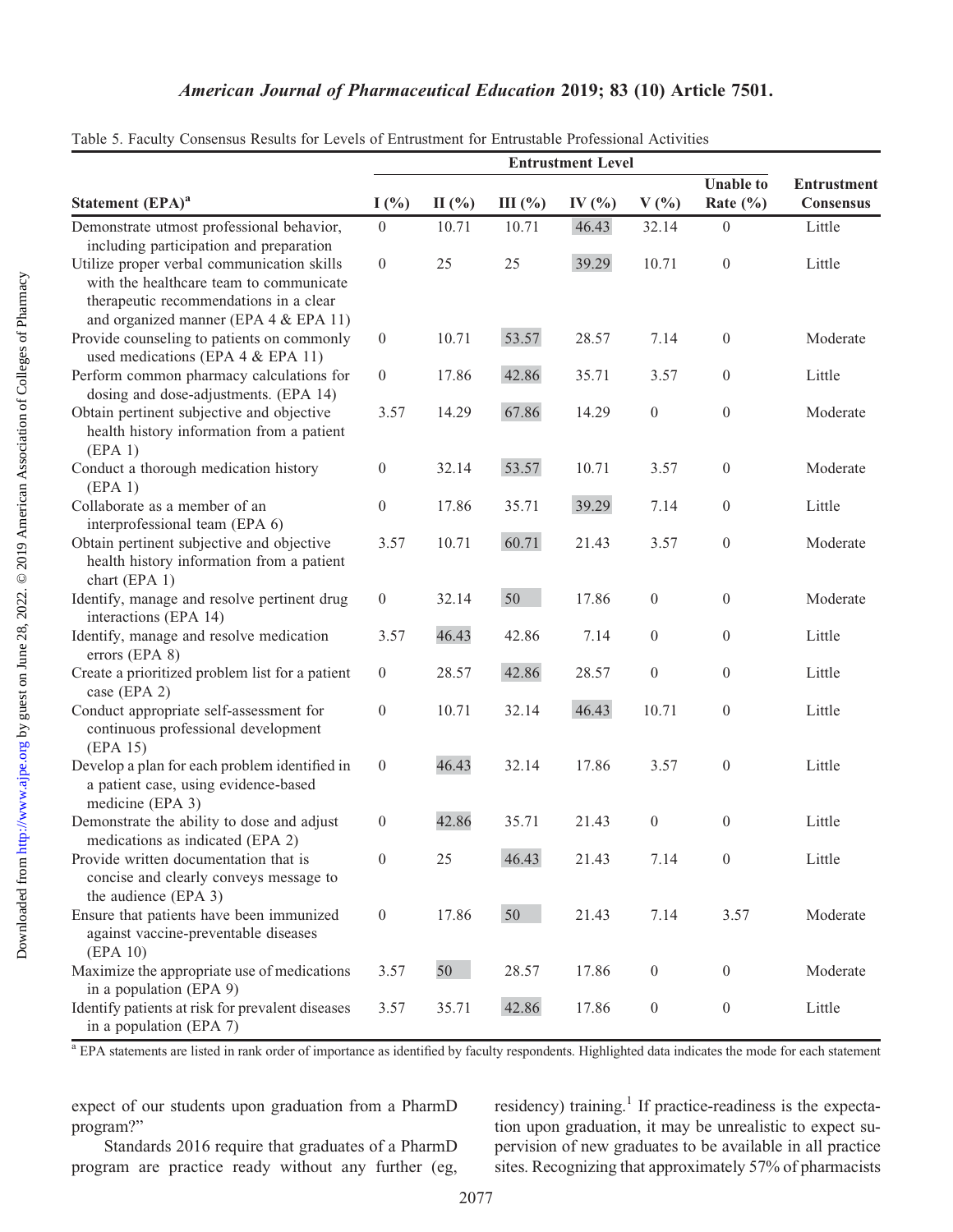practice in community pharmacy settings, new graduates often find themselves as the only provider on duty.<sup>13</sup> Level IV may be the closest supervision that a new graduate may receive in many settings, particularly when one considers practice in different urban or rural geographies. Additionally, new graduates often have technicians or interns staffing pharmacies where they are working, necessitating that new graduates provide supervision and give meaningful feedback to others (Level V) as a standard job expectation. Finally, Level III has been adopted from the medical education model where postgraduate residencies are mandatory, thereby requiring additional supervised teaching and learning over several more years of training.<sup>14</sup> In pharmacy education, without the capacity or requirement for all graduates to enter a residency program, the expectation of substantial supervised teaching and learning after completion of the PharmD degree is impractical. Therefore, we question the appropriateness of a Level III entrustment threshold as a sufficient minimum for practice-readiness for pharmacists.

Based on the aforementioned limited consensus of APPE-readiness thresholds, plus the frequent expectation of Level III entrustment prior to APPEs, it is not clear whether faculty members at our institution consider Level III entrustment to be a practice-readiness threshold. Therefore, our next step is to build consensus around the level of entrustability we believe is appropriate for practice-ready graduates. Once we determine a level of consensus of entrustability thresholds for new graduates, we must accordingly adjust our expectations for entrustability prior to entering APPEs. In short, the lack of consensus of entrustability thresholds prior to APPEs points to the foundational issue for the profession to clearly define the level of entrustability for a practiceready graduate of a PharmD program. Following the establishment of a consensus on the level of entrustment, our institution intends to use the rank order list to delineate which specific EPAs should first be assessed in the determination of readiness to enter APPEs. Additionally, EPAs alone may not be sufficient to define APPE readiness. Other constructs, such as professionalism, may be worthy of consideration as part of a comprehensive assessment approach.

This study has limitations. First, we surveyed faculty members from a single institution, and published literature on EPAs was relatively new at the time the survey was conducted. While the number of respondents was small and responses were collected in 2017, this early assessment data serves as a foundation for other schools and colleges of pharmacy to conduct similar assessment efforts to build consensus around APPE-readiness thresholds leading to

appropriate entrustability of practice-ready graduates. The results of this study highlight the need for the Academy to devote greater thought to the issue of what constitutes a practice-ready pharmacist.

The following questions remain that may drive future research: What level of entrustment do employers expect following graduation across different practice sectors and geographies? What level of entrustment can our students reasonably attain while in our schools and colleges of pharmacy? How much growth is achievable within an APPE year? If specific sectors of practice require greater than a Level III entrustability upon entry to practice, how do we reconcile the disconnect of only expecting a Level III upon graduation?

#### **CONCLUSION**

This paper quantifies faculty perceptions of the importance of EPAs and the expected level of entrustment that pharmacy students should achieve to determine readiness to enter APPEs. Strong consensus was observed regarding which EPAs are important in the assessment of APPE readiness. Therefore, EPAs offer a useful framework for assessing APPE readiness. However, little consensus was observed related to level of entrustability. Lacking consensus of a threshold of entrustability prior to APPEs suggests that the Level III entrustability threshold for practice readiness in the literature is not universally supported. Furthermore, the authors question if a Level III entrustability threshold for practice readiness is aligned with employers' expectations of graduates to practice independently in certain settings without additional residency training. In order for EPAs to achieve the intended outcome of advancing both pharmacy education and the practice of pharmacy, the questions posed need to be addressed and consensus within the profession must be built.

#### **REFERENCES**

1. Accreditation Council for Pharmacy Education (ACPE). Accreditation standards and key elements for the professional program in pharmacy leading to the doctor of pharmacy degree ("Standards 2016"). Published February 2015. [https://www.acpe](https://www.acpe-accredit.org/pdf/Standards2016FINAL.pdf)[accredit.org/pdf/Standards2016FINAL.pdf.](https://www.acpe-accredit.org/pdf/Standards2016FINAL.pdf) Accessed December 27, 2019.

2. Accreditation Council for Pharmacy Education. Guidance for the accreditation standards and key elements for the professional program in pharmacy leading to the doctor of pharmacy degree ("Guidance for Standards 2016"). https://www.acpe-accredit.org/pdf/ GuidanceforStandards2016FINAL.pdf. Accessed December 27, 2019.

3. Haines ST, Gleason BL, Kantorovich A, et al. Report of the 2015- 2016 academic affairs standing committee. Am J Pharm Educ. 2016;80(9):Article S20.